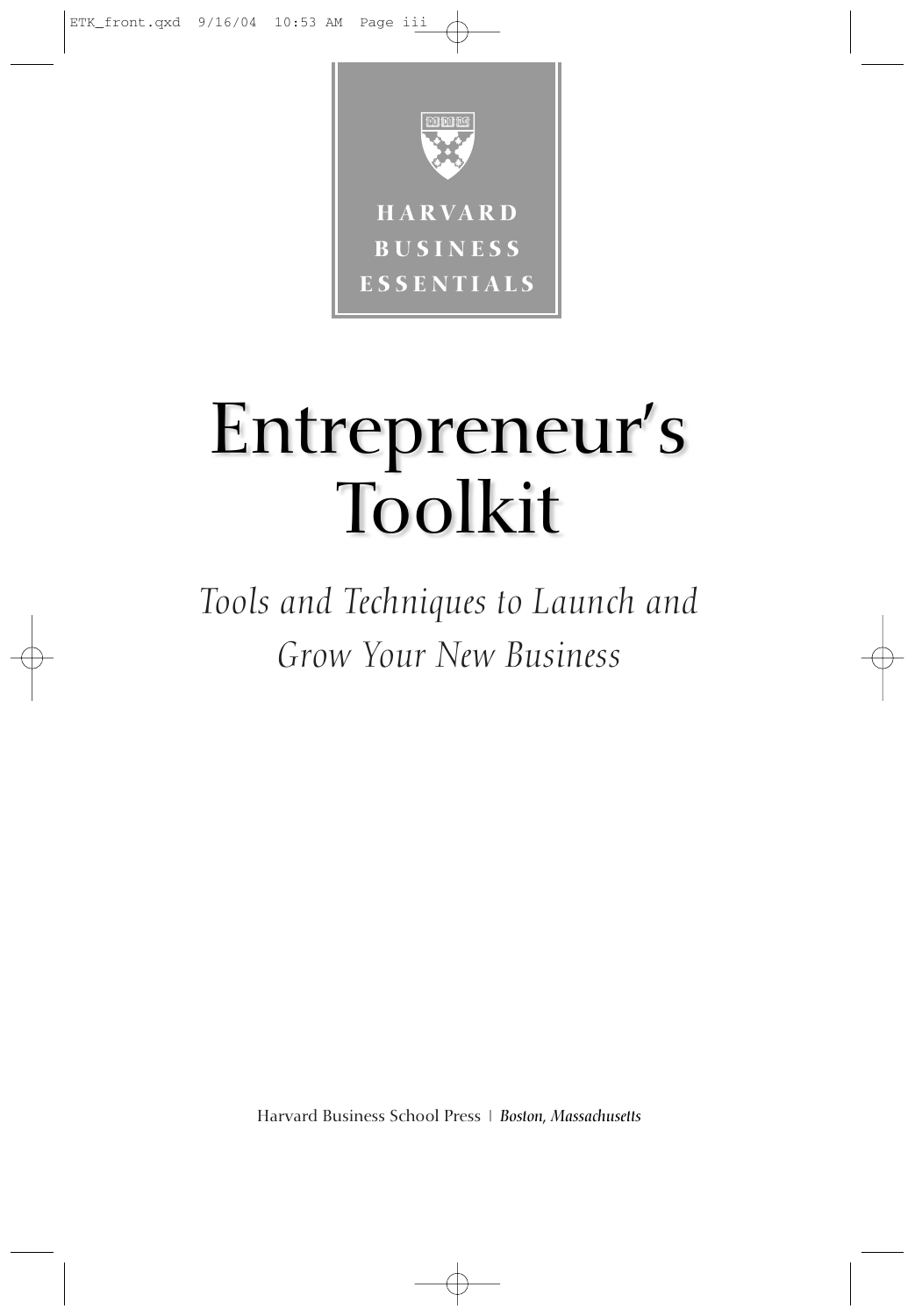Copyright 2005 Harvard Business School Publishing Corporation All rights reserved Printed in the United States of America 09–08–07–06–05——5–4–3–2–1

No part of this publication may be reproduced, stored in or introduced into a retrieval system, or transmitted, in any form, or by any means (electronic, mechanical, photocopying, recording, or otherwise), without the prior permission of the publisher. Requests for permission should be directed to permissions  $@hbsp.harvard.edu$ , or mailed to Permissions, Harvard Business School Publishing, 60 Harvard Way, Boston, Massachusetts 02163.

**Library of Congress Cataloging-in-Publication Data**

Harvard business essentials: entrepreneur's toolkit : tools and techniques to launch and grow your new business. p. cm.—(The Harvard business essentials series) Includes bibliographical references and index. ISBN 1-59139-436-8 1. New business enterprises. I. Harvard Business School. II. Series. HD62.5.H37378 2004 658.1'1—dc22 2004010859

The paper used in this publication meets the requirements of the American National Standard for Permanence of Paper for Publications and Documents in Libraries and Archives Z39.48-1992.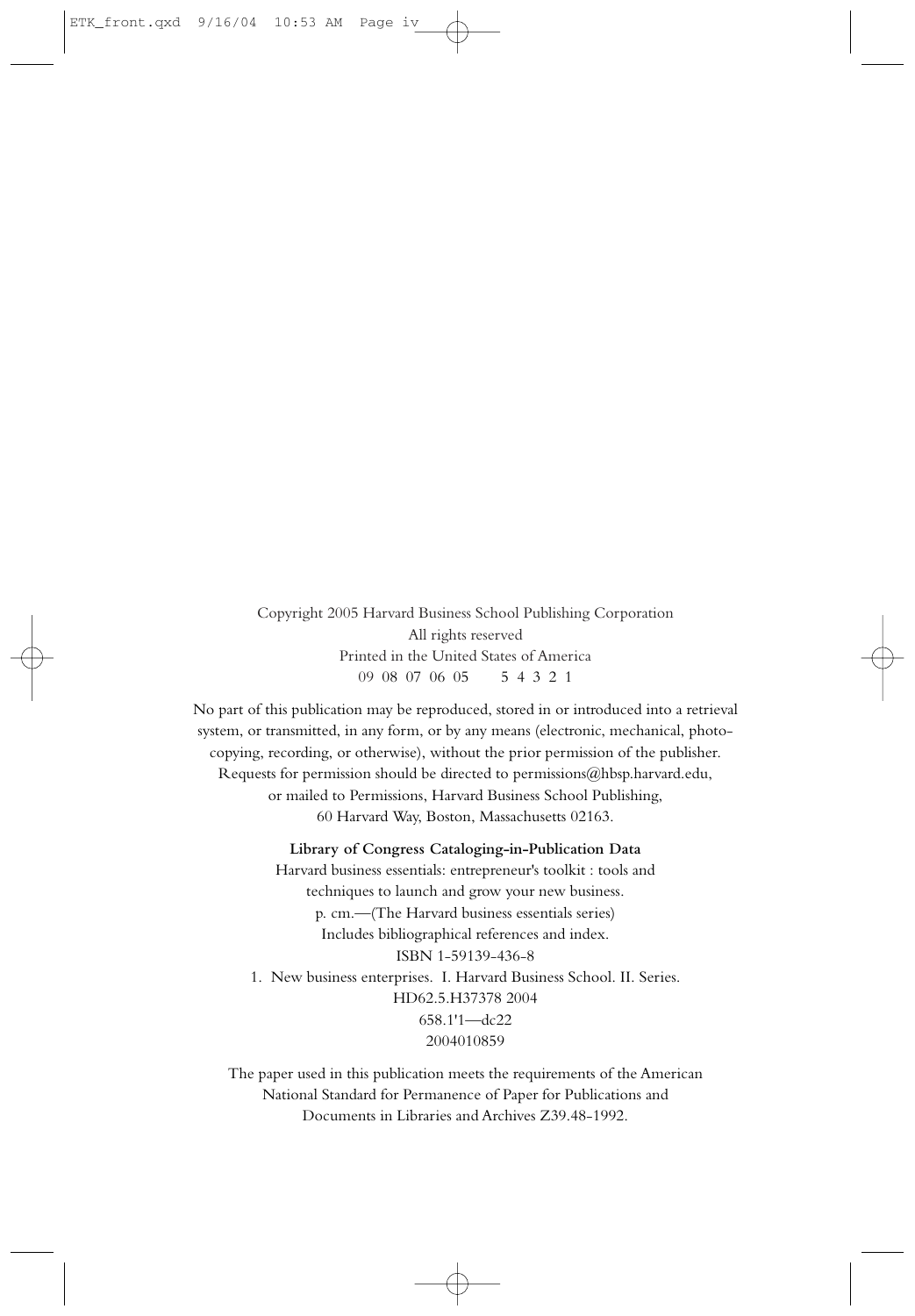# *Contents*

|                         | <b>Introduction</b>                                                       | хi |
|-------------------------|---------------------------------------------------------------------------|----|
| 1                       | <b>Self-Diagnosis</b><br>Do You Have the Right Stuff to Start a Business? | 1  |
|                         | The Makings of an Entrepreneur                                            | 2  |
|                         | Background                                                                | 7  |
|                         | It May Be Right for You                                                   | 8  |
|                         | Summing Up                                                                | 9  |
| $\overline{2}$          | <b>Finding and Evaluating the Opportunity</b>                             | 11 |
|                         | Is It Real and Large Enough?                                              |    |
|                         | Characteristics of an Opportunity                                         | 13 |
|                         | Where to Look for Opportunities                                           | 20 |
|                         | From Identification to Evaluation                                         | 24 |
|                         | Summing Up                                                                | 29 |
| $\overline{\mathbf{3}}$ | <b>Organizing the Enterprise</b>                                          | 31 |
|                         | Which Form Is Best for You?                                               |    |
|                         | Sole Proprietorship                                                       | 32 |
|                         | Partnership                                                               | 34 |
|                         | C Corporations                                                            | 38 |
|                         | S Corporations                                                            | 41 |
|                         | The Limited Liability Company                                             | 42 |
|                         | Which Form Makes Sense for You?                                           | 42 |
|                         | Summing Up                                                                | 44 |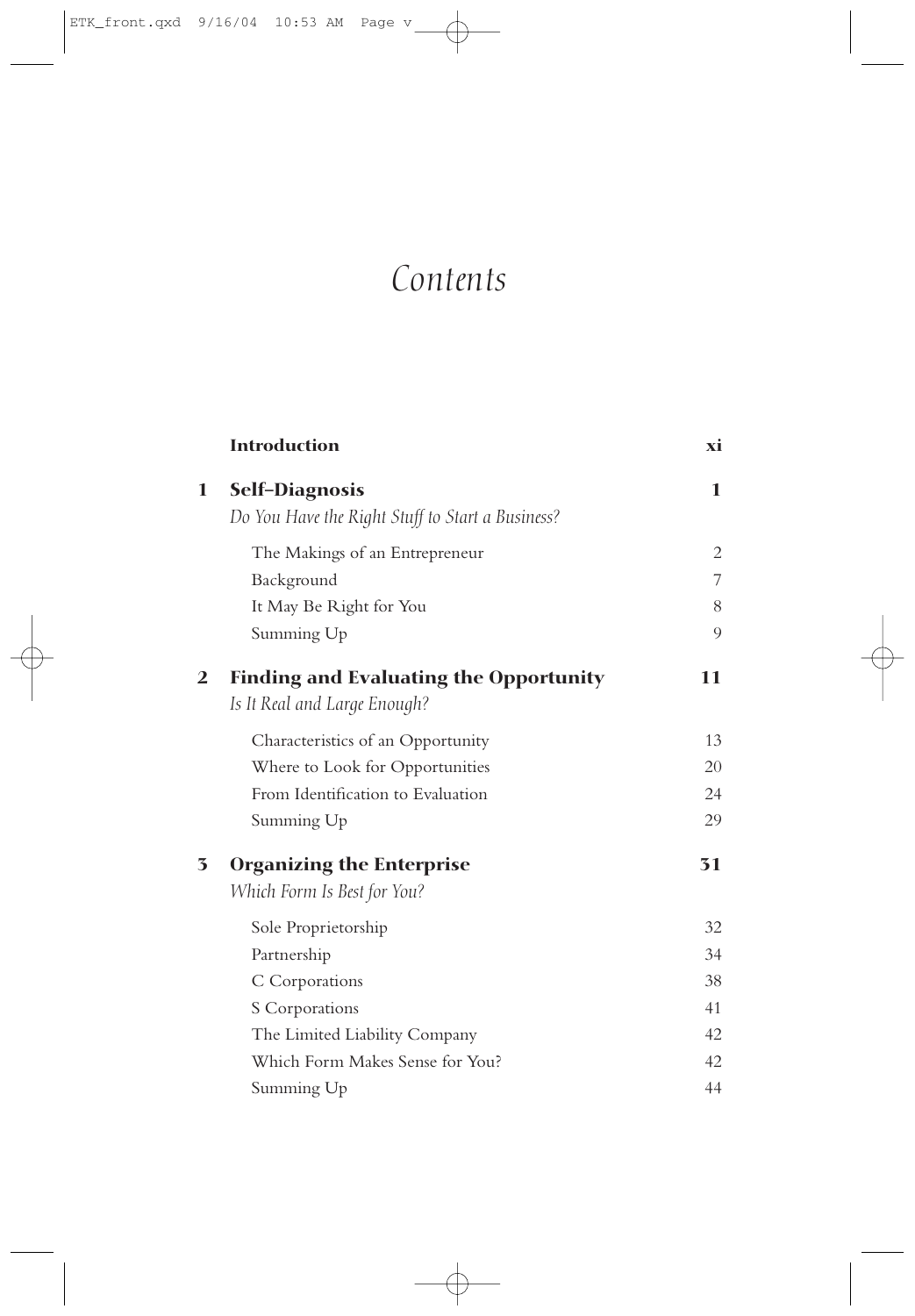| Vİ                      | Contents                                                                |     |
|-------------------------|-------------------------------------------------------------------------|-----|
| $\overline{\mathbf{4}}$ | <b>Building a Business Model and Strategy</b><br>How They Work Together | 47  |
|                         | Your Business Model                                                     | 48  |
|                         | Strategy                                                                | 53  |
|                         | Summing Up                                                              | 61  |
| 5                       | <b>Writing a Business Plan</b>                                          | 63  |
|                         | The Basics                                                              |     |
|                         | The Purposes of a Business Plan                                         | 65  |
|                         | Suggested Format                                                        | 66  |
|                         | Style                                                                   | 77  |
|                         | Final Thoughts                                                          | 83  |
|                         | Summing Up                                                              | 84  |
| 6                       | <b>Financing the Business</b>                                           | 87  |
|                         | Where's the Money?                                                      |     |
|                         | A Life-Cycle View of Financing                                          | 88  |
|                         | Life-Cycle Financing of the                                             |     |
|                         | <b>Entrepreneurial Company</b>                                          | 95  |
|                         | Financing Growth at eBay                                                | 102 |
|                         | Other Forms of External Financing                                       | 106 |
|                         | Matching Assets and Financing                                           | 107 |
|                         | Summing Up                                                              | 108 |
| 7                       | <b>Angels and Venture Capitalists</b><br>For Serious Outside Equity     | 111 |
|                         | <b>Business Angels</b>                                                  | 113 |
|                         | Venture Capitalists                                                     | 117 |
|                         | Making a Presentation                                                   | 122 |
|                         | A Caveat on Taking VC Capital                                           | 122 |
|                         | Summing Up                                                              | 127 |
| 8                       | <b>Going Public</b>                                                     | 129 |
|                         | Adventures in the Capital Markets                                       |     |
|                         | Pros and Cons of Going Public                                           | 131 |
|                         | The Makings of an IPO Candidate                                         | 133 |
|                         | The Role of the Investment Bank                                         | 135 |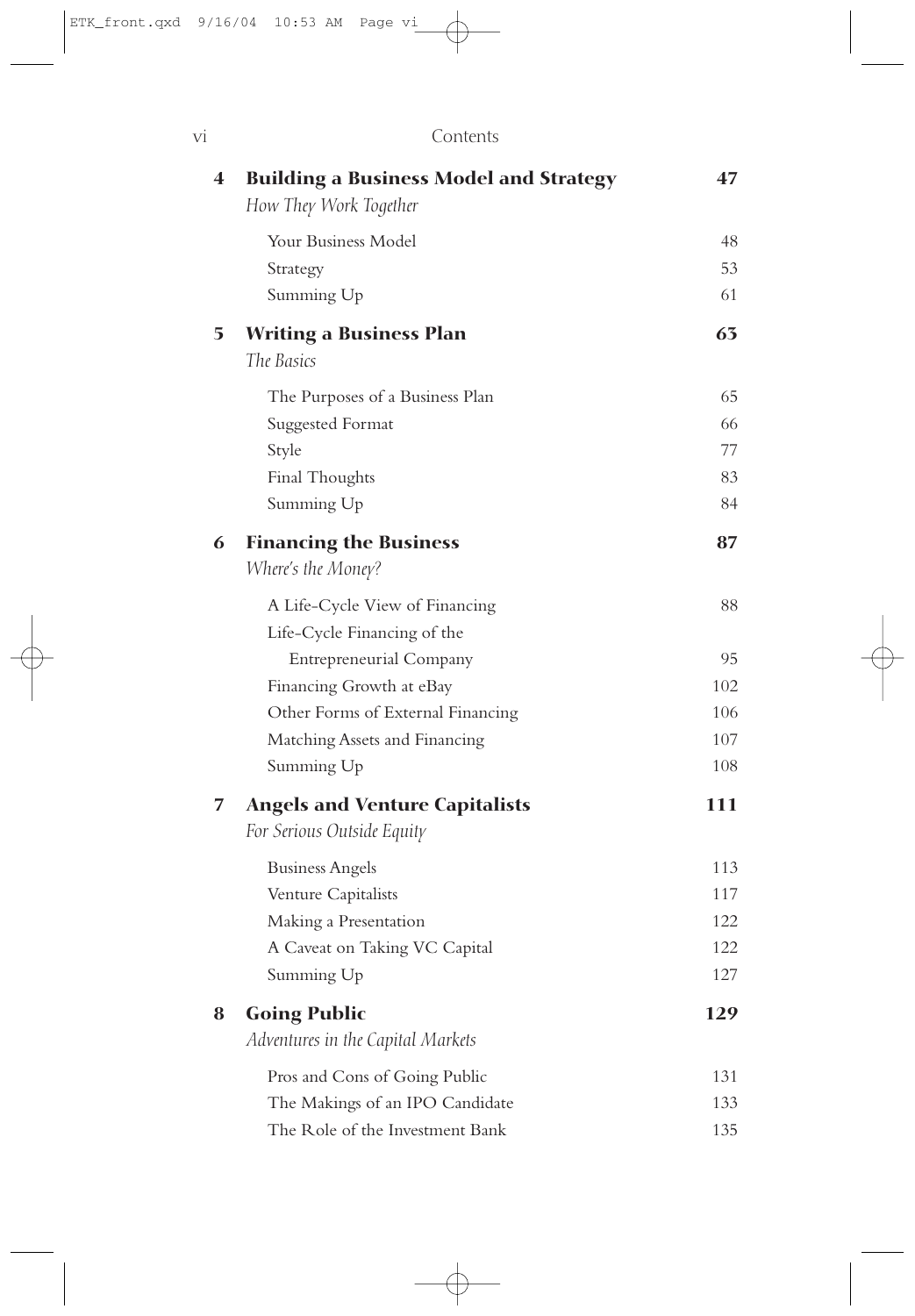|    | Contents                                                                             | vii |
|----|--------------------------------------------------------------------------------------|-----|
|    | The IPO Process in a Nutshell                                                        | 136 |
|    | Alternatives to an IPO                                                               | 140 |
|    | Summing Up                                                                           | 142 |
| 9  | <b>Enterprise Growth</b>                                                             | 143 |
|    | The Challenge to Management                                                          |     |
|    | The Impact of Growth                                                                 | 144 |
|    | Sustaining Growth                                                                    | 146 |
|    | The Management Challenge                                                             | 152 |
|    | Is It Time to Change the Guard?                                                      | 157 |
|    | Summing Up                                                                           | 161 |
| 10 | <b>Keeping the Entrepreneurial Spirit Alive</b><br>The Ultimate Challenge of Success | 163 |
|    | Three Challenges                                                                     | 165 |
|    | What Entrepreneurial Leaders Must Do                                                 | 168 |
|    | Summing Up                                                                           | 176 |
| 11 | <b>Harvest Time</b>                                                                  | 177 |
|    | Reaping What You've Sown                                                             |     |
|    | Why Entrepreneurs Cash Out                                                           | 178 |
|    | Harvesting Mechanisms                                                                | 180 |
|    | What's It Worth?                                                                     | 185 |
|    | Summing Up                                                                           | 188 |
|    | <b>Appendix A: Understanding Finanicial Statements</b>                               | 191 |
|    | <b>Appendix B: Breakeven Analysis</b>                                                | 207 |
|    | <b>Appendix C: Valuation Concepts</b>                                                | 211 |
|    | Appendix D: Online Help When You Need It                                             | 223 |
|    | <b>Appendix E: Rule 144</b>                                                          | 227 |
|    | <b>Notes</b>                                                                         | 231 |
|    | Glossary                                                                             | 235 |
|    | <b>For Further Reading</b>                                                           | 243 |
|    | <b>Index</b>                                                                         | 247 |
|    | <b>About the Subject Adviser</b>                                                     | 257 |
|    | <b>About the Writer</b>                                                              | 258 |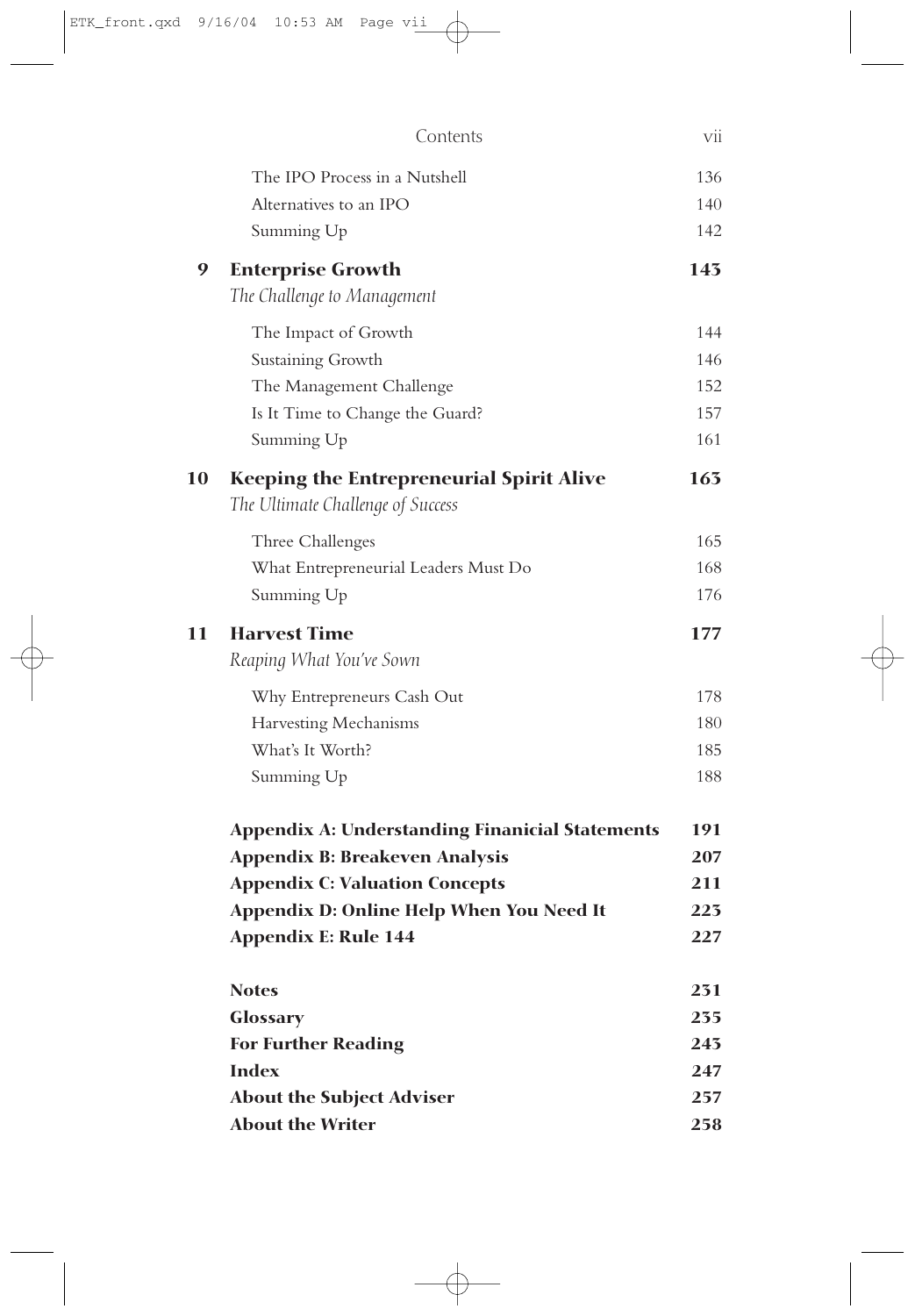

*Do You Have the Right Stuff to Start a Business?*

# **Key Topics Covered in This Chapter**

- *tests for measuring an affinity for entrepreneurial work*
- *characteristics of successful entrepreneurs*
- *the effect of family background*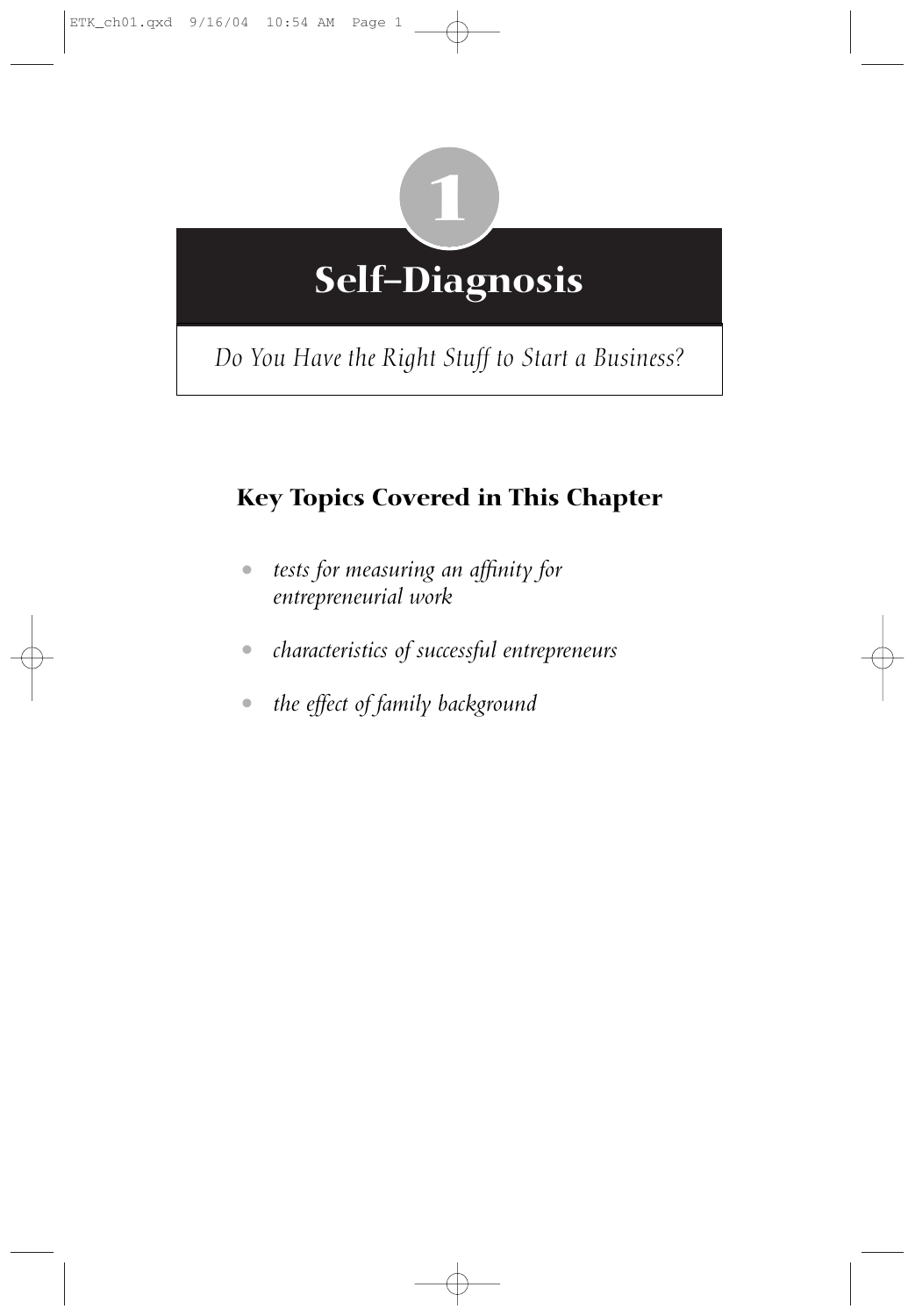EW ENTREPRENEURS INVENT things that change<br>the way millions of people live or work. Dan Bricklin is<br>an exception. In 1979, he and Bob Frankston created the<br>first killer app of the personal computer age: an electronic sprea the way millions of people live or work. Dan Bricklin is an exception. In 1979, he and Bob Frankston created the first killer app of the personal computer age: an electronic spreadsheet they called VisiCalc. They formed a company to perfect and market this software, which, along with word processing programs, did more than almost anything else to fuel the growth of the personal computer industry.

As if to demonstrate that even a great invention is no assurance of commercial success, Bricklin's company, Software Arts, went belly-up. Its assets had to be sold to Lotus Development to avoid bankruptcy. But like many entrepreneurs, Bricklin went on to start other ventures. He became a serial entrepreneur, participating in four start-ups.

What is unique about people like Bricklin? What makes them tick? What are the personal traits and backgrounds of people who become successful entrepreneurs? This chapter addresses those questions and helps you determine whether you have the right stuff to be a business entrepreneur.

## **The Makings of an Entrepreneur**

Many books and Web sites provide self-scoring tests that people can use to assess their fitness for entrepreneurial life. Here are some of the usual questions:

Can you tolerate a high level of risk?

Are you an overachiever?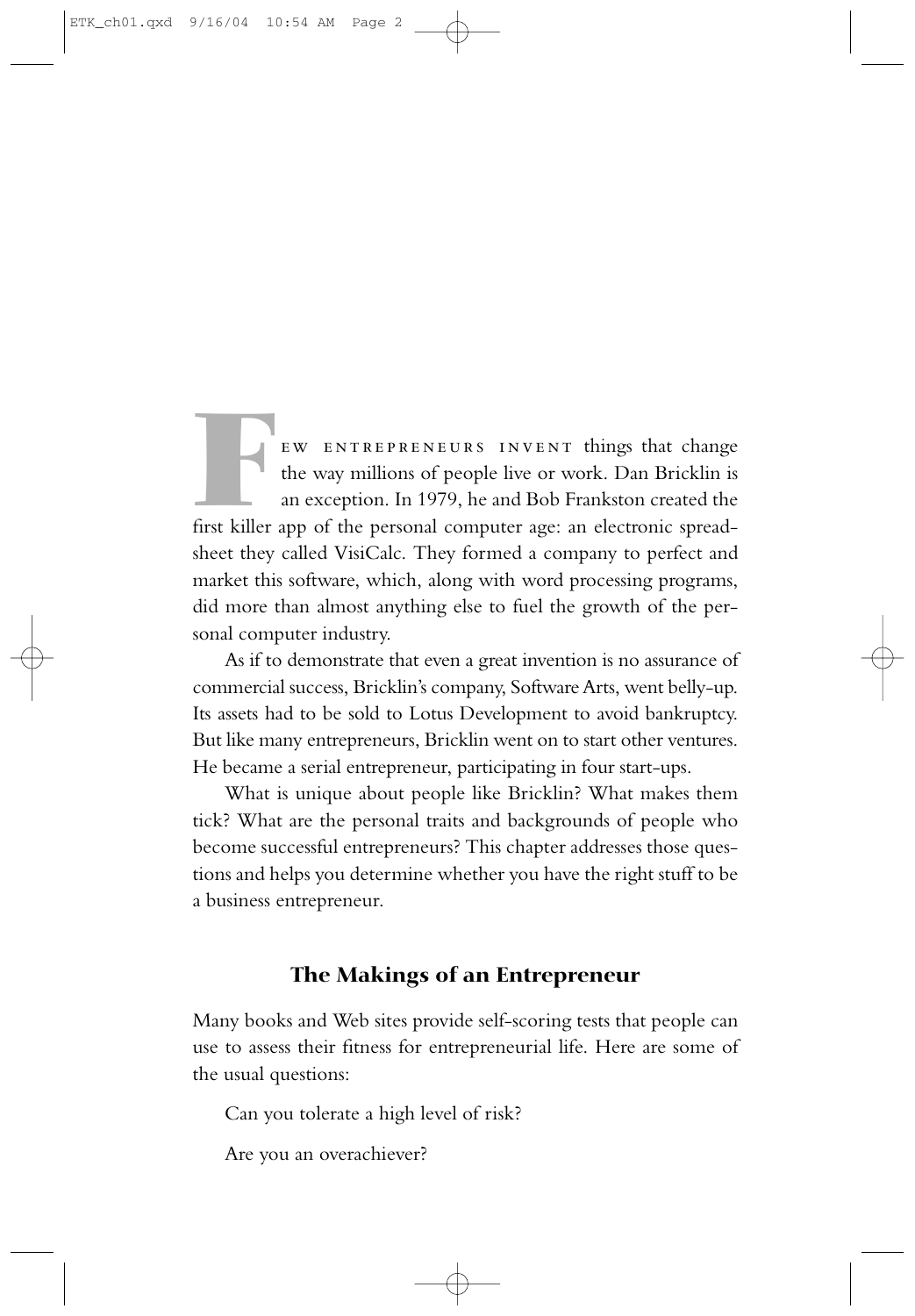Are you willing to put in ten- to twelve-hour days over an extended period, including weekends, to reach your goals?

Are you a self-starter?

Would you describe yourself as a good decision maker?

Are you willing to put your personal funds at risk?

Do you have the commitment required to build a business in the face of long hours and modest odds of success?

Such questions help people think through the personal side of entrepreneurial work and their fitness for it. This thought process is especially important for the would-be business owner who says, "I have a great idea for a business." Ideas are important, but rarely are they as important as personal background, motivation, and attitude. So take one or two of these self-tests and use the results to think deeply about your suitability for starting and operating an enterprise. (The U.S. Small Business Administration provides one on its site, www.sba.gov.)

Take these tests, but don't rely exclusively on their results because few of them are empirically based. Also, individual differences cannot be captured in a test. As scholar and practitioner William Bygrave has written, "Today, after more research, we know that there is no neat set of behavioral attributes that allow us to separate entrepreneurs from nonentrepreneurs."1

One of the few thorough studies on entrepreneurial characteristics was conducted between 1987 and 2002 by Walter Kuemmerle, an associate professor at Harvard Business School, who examined more than fifty start-up enterprises in twenty countries and across all industries. Some were successful; others were not. From this mixed bag Kuemmerle distilled five characteristics of successful entrepreneurs, a list he views as a litmus test for people who want to start their own businesses. He found that those characteristics are firm across industries and countries. Successful entrepreneurs, according to Kuemmerle,

- 1. are comfortable stretching the rules
- 2. are prepared to make powerful enemies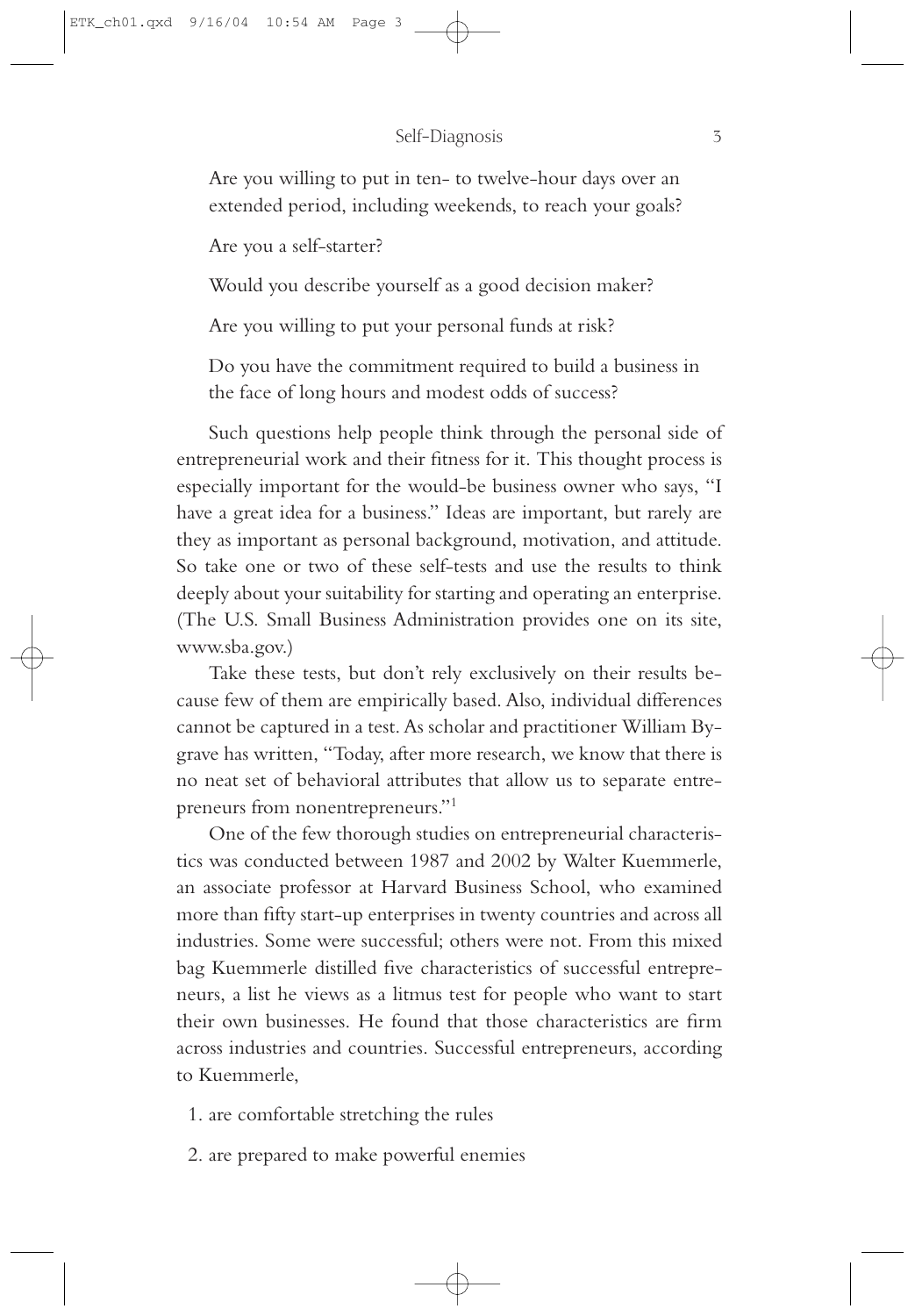- 3. have the patience to start small
- 4. are willing to change strategy quickly
- 5. know how to close a deal2

Let's consider each of these characteristics in some detail.

#### **Comfortable Stretching the Rules**

Successful entrepreneurs are willing to bend the rules to get what they need: capital, able employees, contracts, or whatever it takes to achieve their ends. In a *Harvard Business Review* article on this subject Kuemmerle cites the example of a two-person direct-marketing startup that, with venture capital money in hand, desperately needed to hire two dozen experienced marketers—and quickly. But what topnotch people would leave their jobs to join a company that didn't even have an office (the two principals were still working out of their homes)? To get over this problem, the entrepreneurs placed a sizable ad in a major business paper that described their little outfit as a "fast growing multinational company." Then they rented a plush office suite at a fashionable Four Seasons hotel for the day as an interviewing site. Per Kuemmerle, more than one thousand people responded. These owners got what they wanted by stretching the rules—and the truth.

#### **Prepared to Make Powerful Enemies**

It's always smart to pursue opportunities that will not put you in competition with a powerful rival—a big, entrenched company that has many resources. But this is not always possible. Entrepreneurs will not seek out a David and Goliath situation, but neither will they shrink from it. Michael Dell, for example, went up against IBM and other big personal computer makers when he began his fledgling company. But he did so with a twist: direct-to-consumer sales. Sam Walton did the same thing when he opened the first Wal-Mart store in Rogers, Arkansas, in 1962. He faced formidable competition from Sears, Kmart, and other mass-market merchandisers. So he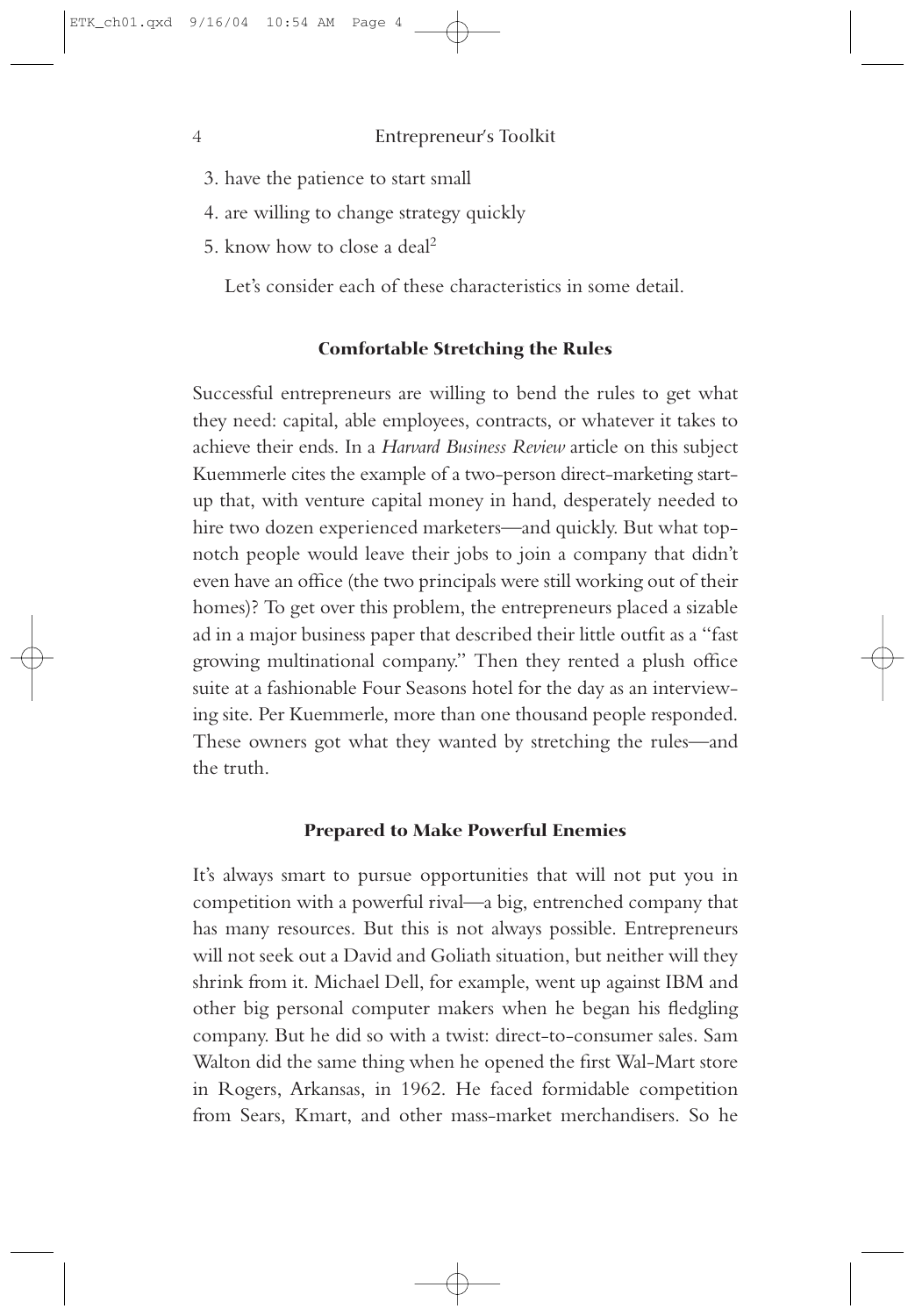challenged them indirectly, by locating his stores in small, rural communities that were unserved by the mega-retailers. Forty-two years later, the company Walton founded led the list of *Fortune* 500 companies, with revenues of \$259 billion.

#### **Have the Patience to Start Small**

Most new ventures, no matter how well planned, are experiments. Starting small gives company founders an opportunity to test and fine-tune a commercial concept before they roll it out in a major way—that is, before they lock themselves into a business formula. Starting small gives them a chance to sense how customers respond to a product, its price, and the way it is served.

Perhaps the most spectacular and financially catastrophic start-up failure of the past ten years resulted from a start-up company whose leaders were unwilling to start small. This case involved Webvan, whose founders—including Louis Borders, founder of Borders Group—envisioned a nationwide system of grocery home-delivery. Webvan began by building a monster 330,000-square-foot automated warehouse in Oakland, California. It then raised more than \$850 million in equity capital and began work on twenty-six similar facilities in metropolitan areas across the United States. But the company never came close to breaking even. Within two years it had burned through its cash and was forced into bankruptcy. By most estimates, Webvan had tried to do too much too fast.

By 2002, Louis Borders was back with a new venture, KeepMedia, which allowed Internet users to download articles from hundreds of periodicals on a pay-for-use basis. But he seemed to have learned the lesson of starting small. His new venture was more modest—with thirty-two employees versus the five thousand on the rolls of Webvan—and aimed to grow more slowly.

#### **Willing to Shift Strategies Quickly**

The future never unfolds as we expect it to. Customer requirements change. Competitors respond to our initiatives with unanticipated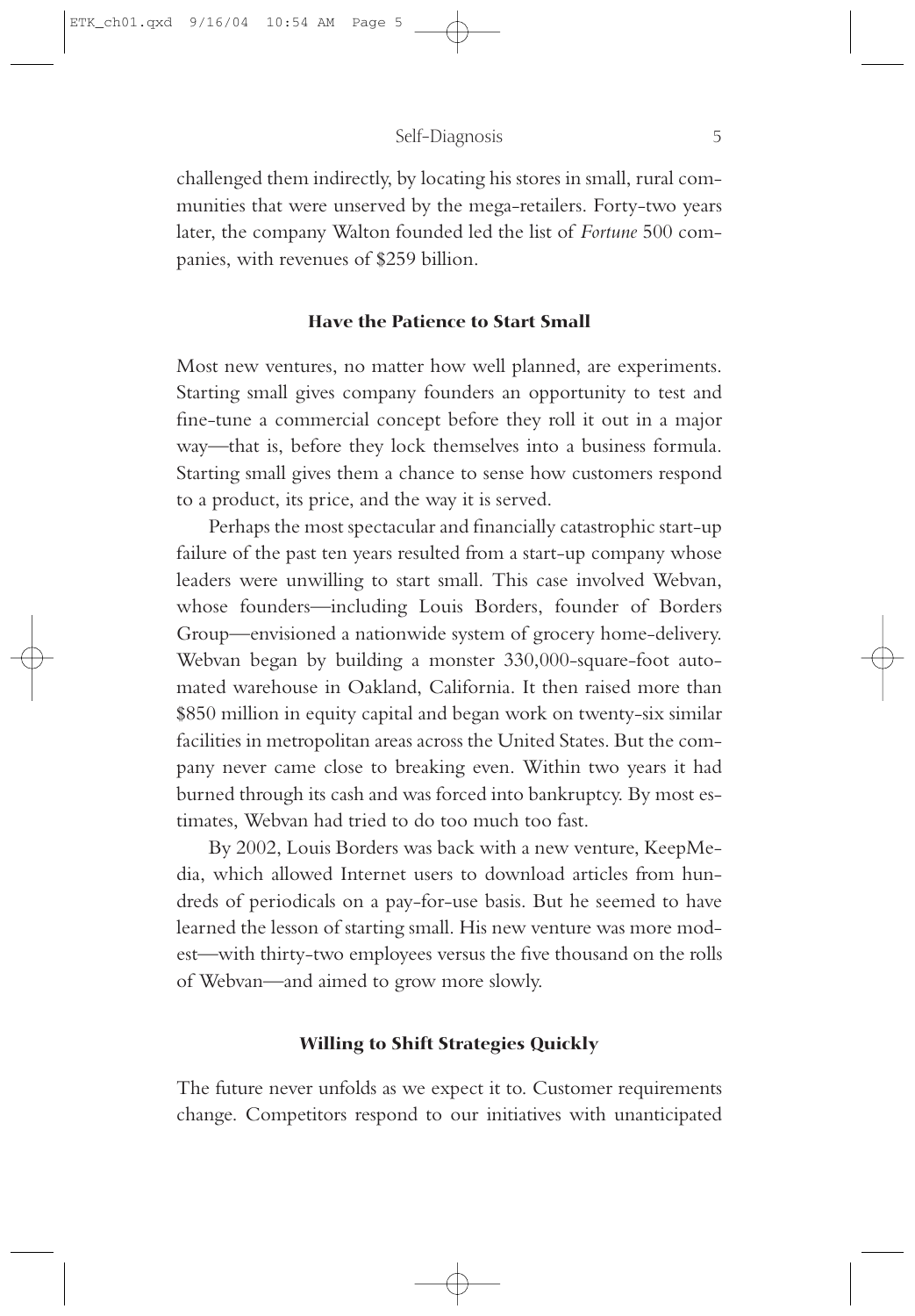changes in price, products, and incentives. New opportunities and new markets for products appear out of nowhere. Thus, the fledgling company that sticks stubbornly to its initial strategy will find itself in trouble. "Smart entrepreneurs," says Kuemmerle, "recognize that a new venture gains credibility more by simply surviving than by doggedly following its original strategy. They are quick to recognize when they have to change course, and they seldom hesitate to do so."<sup>3</sup>

#### **Know How to Close a Deal**

Successful entrepreneurs, says Kuemmerle, understand how to seal a deal. "However tough the market or small the transaction, they know exactly what they must give up—and what they can get away with—while finalizing deals under pressure."4

Compared with established corporate managers, the entrepreneur deal maker must be comfortable with risk and must not be intimidated by a shortage of information. Unlike their corporate counterparts, entrepreneurs are much more likely to find themselves in situations in which making a sale, landing a contract, or reaching agreement with a lender means the difference between survival and bankruptcy. They are so close to the edge of failure that every deal has major consequences. Whereas the corporate manager will say, "I'd like more information before I make a decision or make a deal," the entrepreneur must make the best of uncertainty and press forward. Standing still and waiting for more information is less often an option.

Give some thought to where you stand in terms of these entrepreneurial characteristics. Are you comfortable stretching the rules? Are you willing to go up against powerful competitors if necessary? Are you prepared to start small and see how the game plays out before going full speed ahead? If your initial plan runs into a brick wall, are you sufficiently flexible and humble to say, "This isn't working; I need to try something else"? Are you the kind of person who recognizes what must be done—and then does it? If you answered yes to these questions, it's likely that you're entrepreneurial material. If you answered no to more than one, consider how that response could hold you back.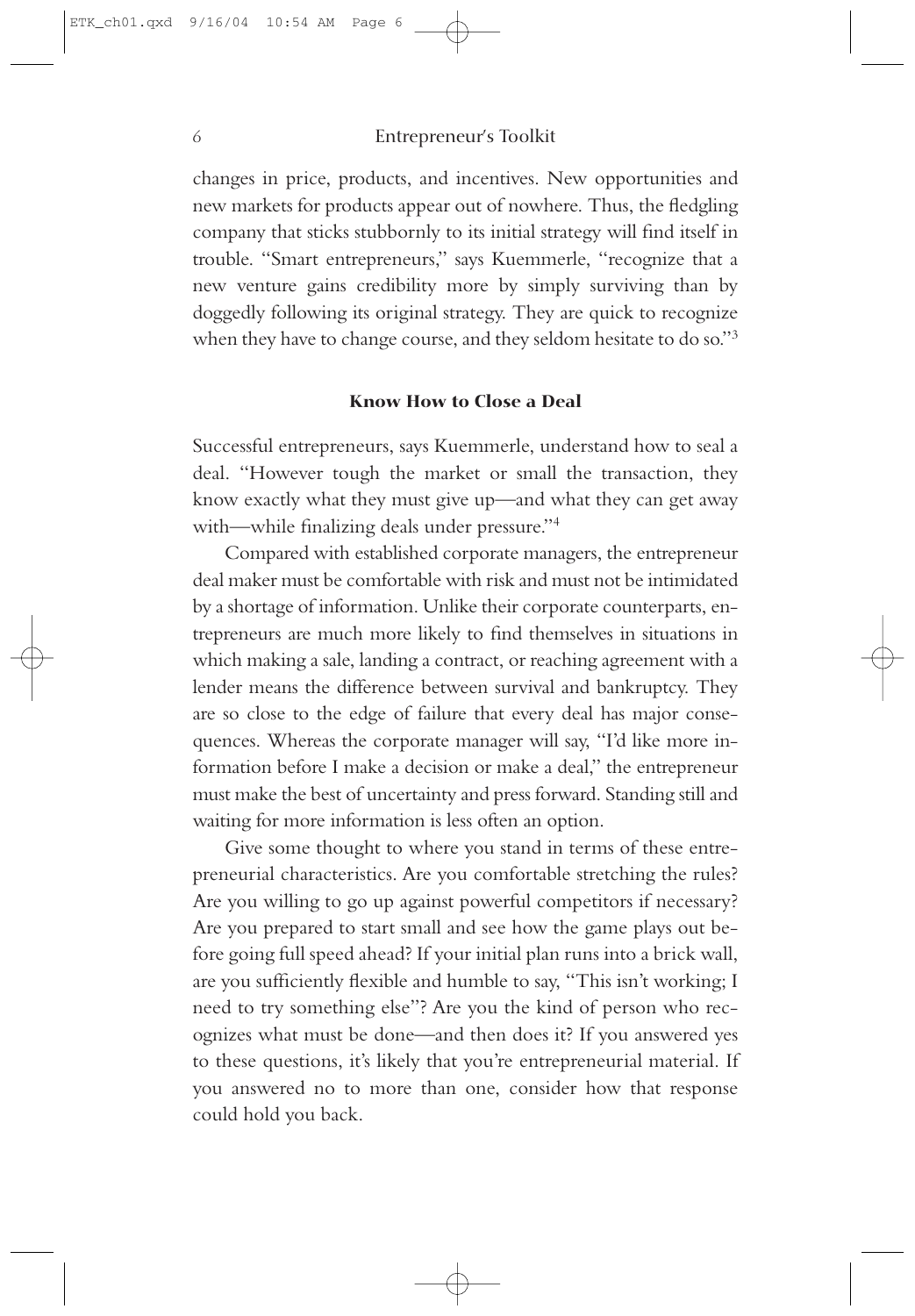# *Other Valuable Traits*

Kuemmerle's list of personal qualities should be included in every self-diagnosis. But there are others to consider. Entrepreneurs should bring other qualities to the venture:

- Negotiating skills
- Technical skills
- The ability to sell their vision to others, including employees and capital providers
- The ability to motivate employees and delegate work to them
- A knack for turning plans into action—that is, the ability to execute
- A passion for what they are doing

Of those, the last may be the most important, because passion can sustain a person through the long hours and inevitable disappointments that are part of every start-up venture. As Sam Walton used to tell people, "I think I overcame every single one of my personal shortcomings by the sheer passion I brought to my work. I don't know if you're born with this kind of passion, or if you can learn it. But I do know you need it. If you love your work, you'll be out there every day trying to do it the best you possibly can, and pretty soon everybody around will catch the passion from you—like a fever."

source: Wal-Mart Web site, <www.walmartstores.com/Home Page/About Wal-Mart/The Wal-Mart Culture/Sam's Rules For Building A Business> (accessed 23 March 2004).

## **Background**

Entrepreneurship runs in families to a surprising degree. Children of business owners are more likely than others to start or purchase their own enterprises. Similarly, anecdotal data indicates that children of business-owning parents are more likely than others to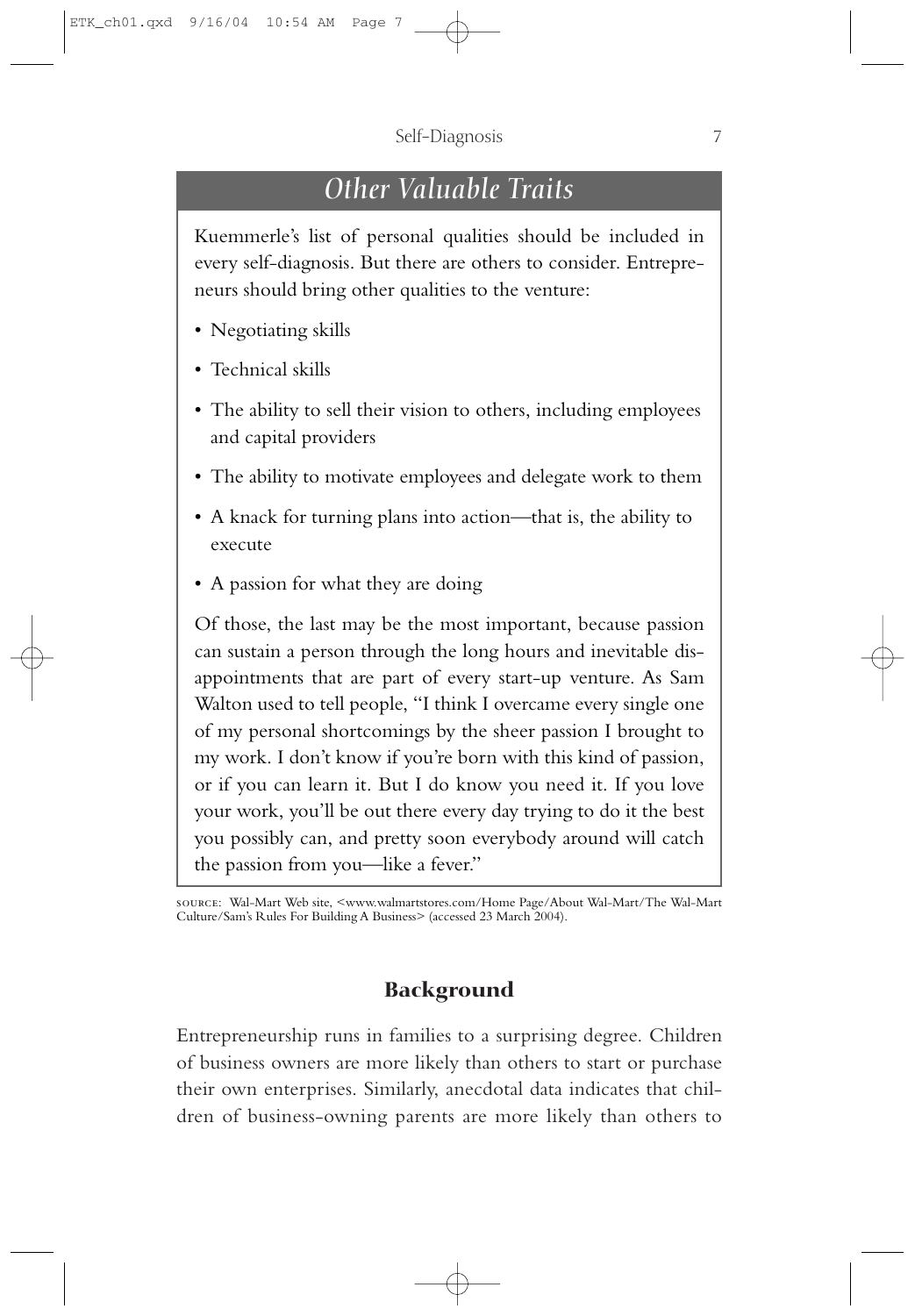enroll in the entrepreneurship courses offered by undergraduate and M.B.A. programs.

This should not be surprising. The challenges, the joys, the difficult choices, and the rewards of business ownership are frequent topics of discussion around the dinner tables of business-owning families. The children learn the "what" and "how" of enterprise ownership from these discussions and from many weekends and summers working in the family store or factory. Indeed, Paul Newman, whom most think of simply as an accomplished actor, grew up in a business-owning family and has recounted in interviews the many childhood weekends he spent in his father's store. Those experiences surely had something to do with his founding of Newman's Own, a packaged food products company whose profits are donated to charity.

Jim Koch, founder and chairman of Boston Beer Company, represents the sixth generation of brewing in his family. Similarly, Dan Bricklin came from a family that owned and ran its own business, and that background surely influenced the future course of his life:

*My father headed up the family printing business, Bricklin Press, which had been founded by his father in the 1930s.Afternoons spent at the printing plant and dinners devoted to the day's business problems prepared me ... for the trials I would face in my own business ventures.... Growing up, I never expected that some big company would eventually take care of me; instead, I was always looking for opportunities to turn some nifty ideas into a business.*<sup>5</sup>

### **It May Be Right for You**

No matter what your background, an entrepreneurial venture may be right for you. Successful enterprise is a combination of personal qualities and quality planning. You don't have to be a genius with a killer idea: Most successful start-ups begin with incremental innovations. You don't have to be totally fearless: Entrepreneurs who prosper have a healthy aversion to risk. Nor is technical business know-how essential: You can learn as you go along or enlist an ex